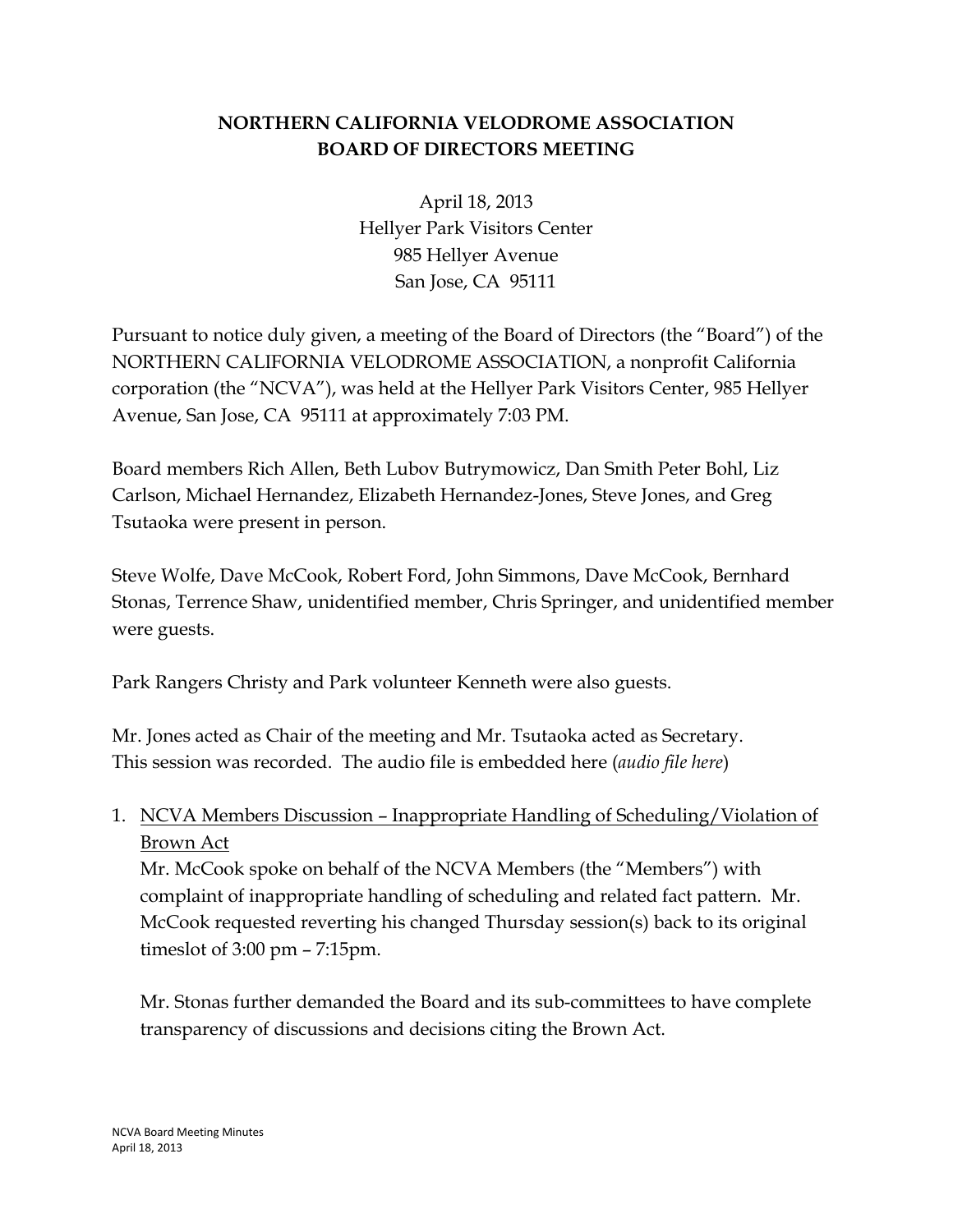The Board and the Members further discussed the fact patterns and the Board's duties to it Members bound by the NCVA Lease (the "Lease") and NCVA Bylaws (the "Bylaws") which include but are not limited to the following:

- NCVA's compliance with the County of Santa Clara lease.
- The Board's responsibilities to enforce the Bylaws for the good of the Members.
- The Board's ability to form sub-committees.
- The Board's sub-committees roles specifically the Scheduling Committee, the Policy and Procedures Committee, and the Supervisor Committee.
- The President's authorities granted by the Bylaws.
- Scheduling Session definitions of Open, Closed and Qualified sessions.
- Three hour training session policy as defined by the Policy and Procedures Committee.
- Mr. McCook, Mr. Tsutaoka, and Mr. Jones fact pattern, communications and basis for cause of actions of Members Complaints.
- Revisit \$5 NCVA fee is all day fee or per session.
- Revisit 3 hour scheduling policy as defined by Policy and Procedure Committee.

## 2. Treasurer Report

Mr. Jones reported the April 2013 Treasurers Report as of April 18, 2013. Mr. Jones specifically described the balances of each account and noted the creation of the HCV account funded with \$100 (one hundred and no/100 dollars).

On motion made by Mr. Hernandez and seconded by Ms. Hernandez-Jones motion carried the April 2013 Treasure Report was approved and unanimously carried.

## 3. Minutes Approval

On motion made by Mr. Hernandez, seconded by Ms. Hernandez-Jones and motion carried the minutes of the March 21, 2013 Board meeting were approved and unanimously carried.

#### 4. Adjournment

There being no further business for discussion, the meeting was adjourned at approximately 8:37 PM.